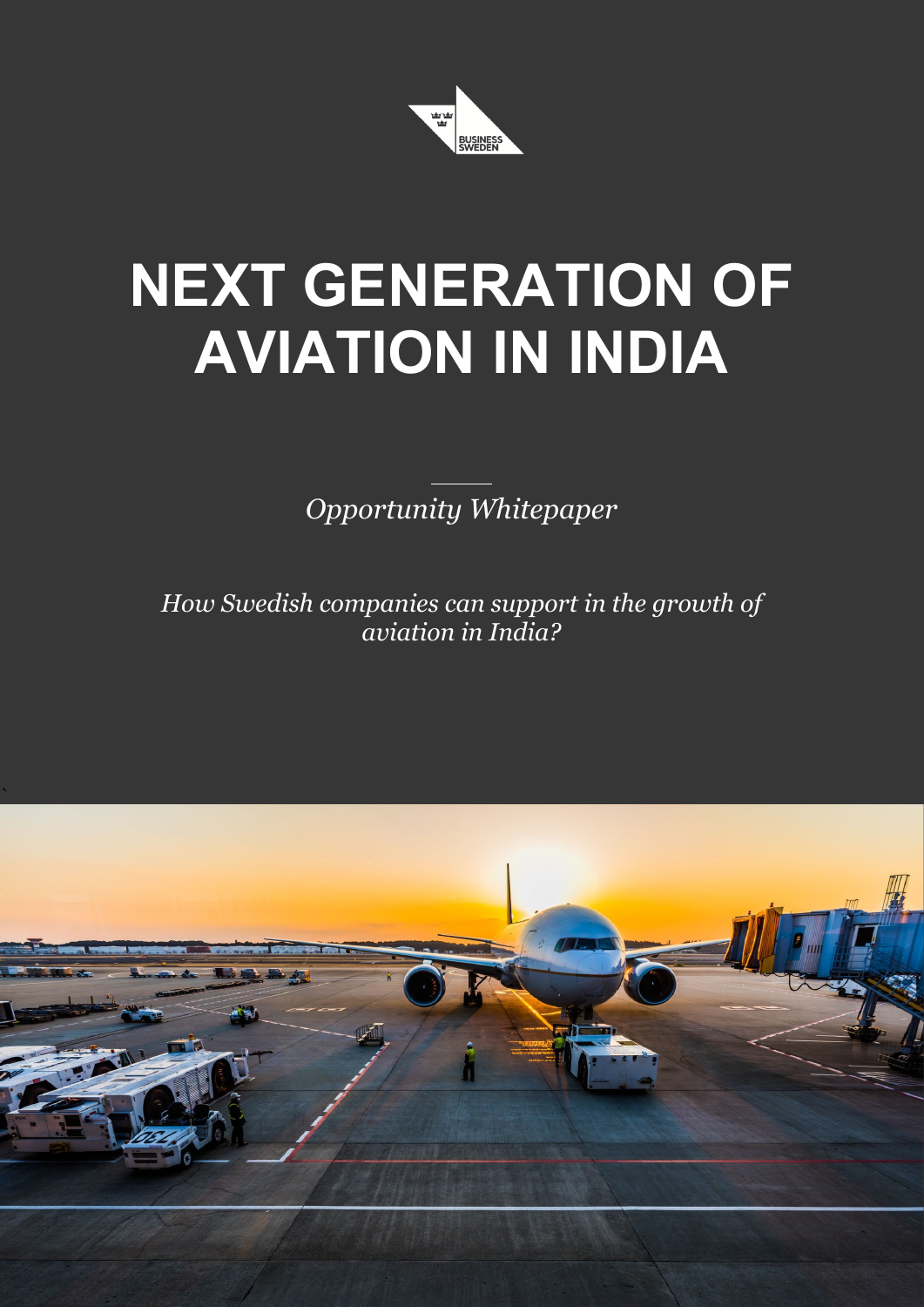# **FOREWORD**

*The India aviation market– a High Potential Opportunity*

India's aviation sector has seen a growth of over [1](#page-1-0)4 percent<sup>1</sup> in passenger traffic in the last six years. The country is expected to become the world's third largest aviation market by this decade, mainly driven by a large and growing middle class and a strong push to leverage the sector for economic growth. The Government is committed to building a new aviation infrastructure with 21 new greenfield airports being accorded in-principal approval in [2](#page-1-1)021. USD 20 billion<sup>2</sup> worth of aviation infrastructure is currently under various stages of development in India.

A growing aviation market in India has the potential to enhance connectivity, improve employment, encourage tourism, make India a hub of aviation facility and complement other modes of transportation.

Business Sweden has identified the following areas in aviation for potential collaboration between India and Sweden:

- 1. Energy efficient airport infrastructure
- 2. Optimisation of airspace
- 3. Efficient air traffic management
- 4. Digitalised airport and aviation
- 5. Sustainable airport operations
- 6. Aero-city developments
- 7. Technology transfer and training

This whitepaper provides a sector overview and highlights key developments of the aviation industry in 2021. The intent is to map India's requirements and evaluate business opportunities wherein Swedish companies can collaborate with Indian counterparts and support the sector. This whitepaper also presents actions to be carried out by Business Sweden.

<span id="page-1-1"></span><span id="page-1-0"></span>

<sup>2</sup> Accessed from India Investment Grid



**Cecilia Oskarsson** Swedish Trade & Invest Commissioner to India

*cecilia.oskarsson@businesssweden.se*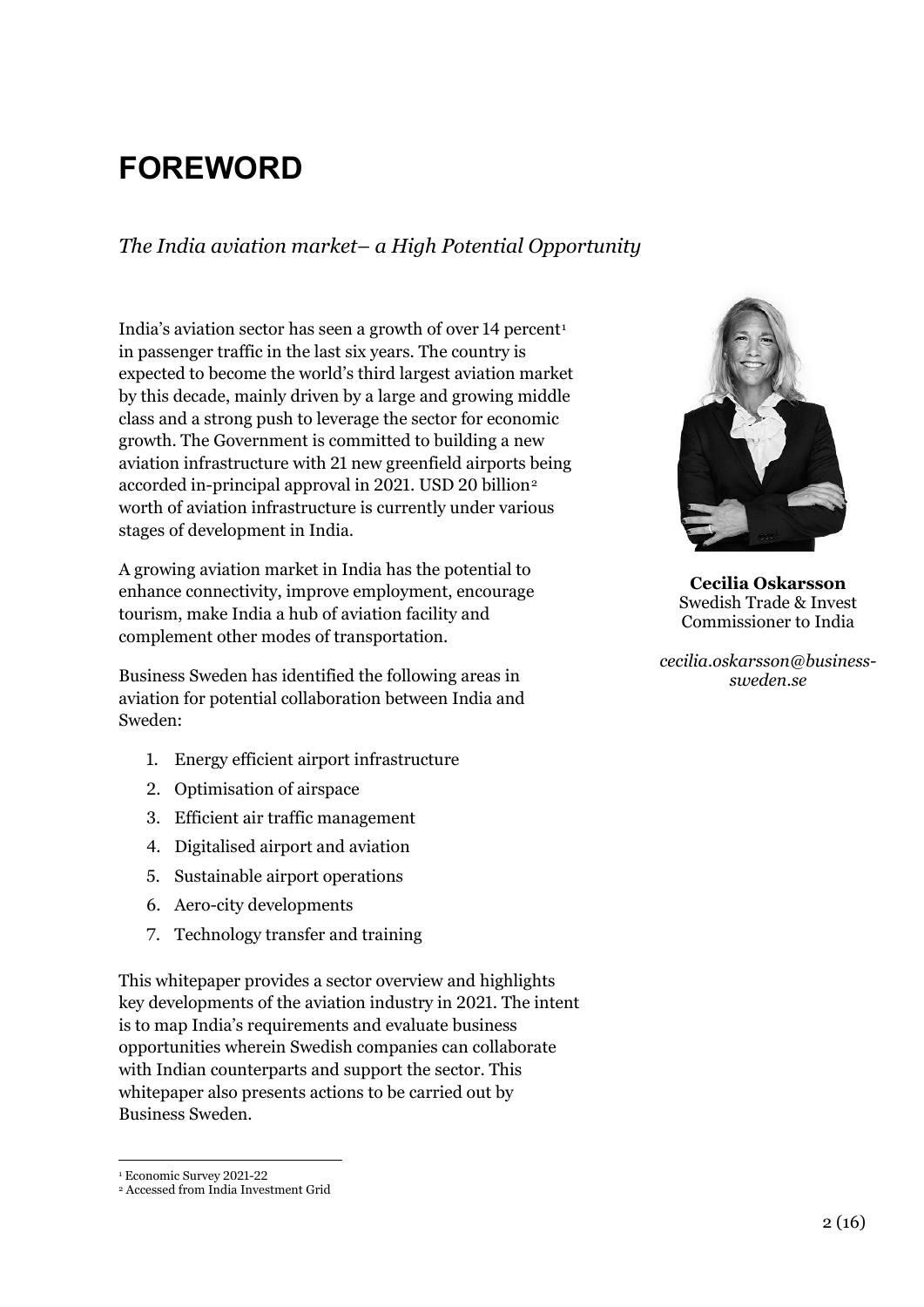It is our aim, that our conclusions will not only be a call to action for Swedish companies but will strengthen the continued dialogue through fruitful discussions between India and Sweden on the development of aviation industry.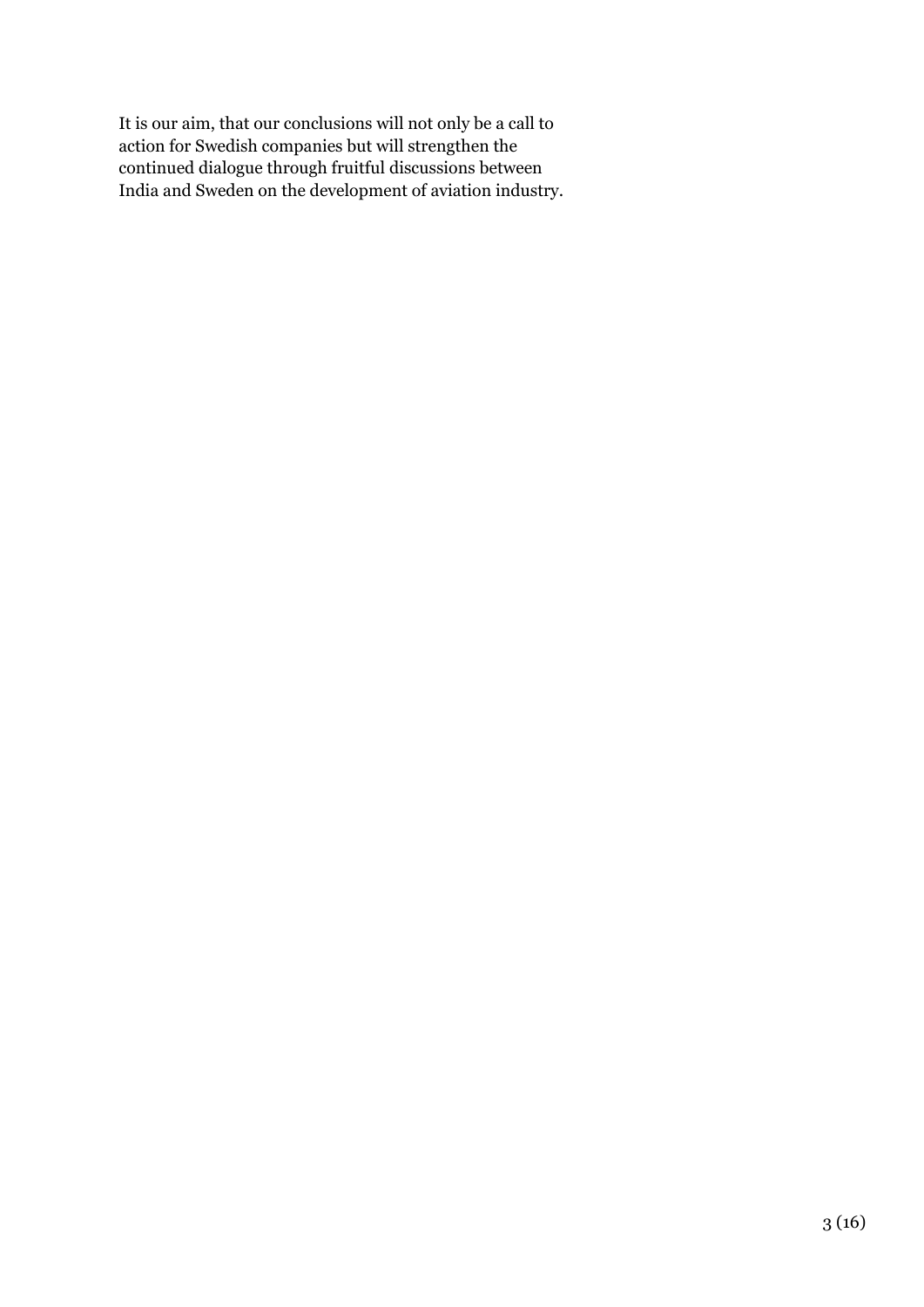# **OVERVIEW**

#### *Indian aviation market*



The Indian aviation market is one of the fastest growing in the world and considered the 5th largest[3](#page-3-0) in terms of passenger (domestic and international). A growing passenger and freight traffic along with the Government of India's investment to develop aviation infrastructure, will set India to become the 3rd largest aviation market in the world by this decade. As per IATA's estimate, India passenger traffic is expected to reach 1 billion<sup>[4](#page-3-1)</sup> by 2035.

Under the Government's UDAN (Regional connectivity) scheme for increasing connectivity, it has operationalised 359 routes and 68 airports including five heliports and two water Aerodromes. While six airports already have been privatised, several are in the pipeline to be privatised. The Government in December 2021 told the Parliament that in principle approval has been accorded for setting up 21 greenfield airports across the country. In the recently tabled Economic Survey of 2021-22, the number of operationalised airports

*Given the fleet projection, India may require around 9 000 pilots over the next five years implying the requirement of almost 1 800 pilots per year.*

*– Minister of Civil Aviation, Govt. of India, December'21*

<span id="page-3-0"></span><sup>1</sup>  $^3$  Invest India accessed at https://www.investindia.gov.in/sector/aviation  $^4$  IATA estimate

<span id="page-3-1"></span>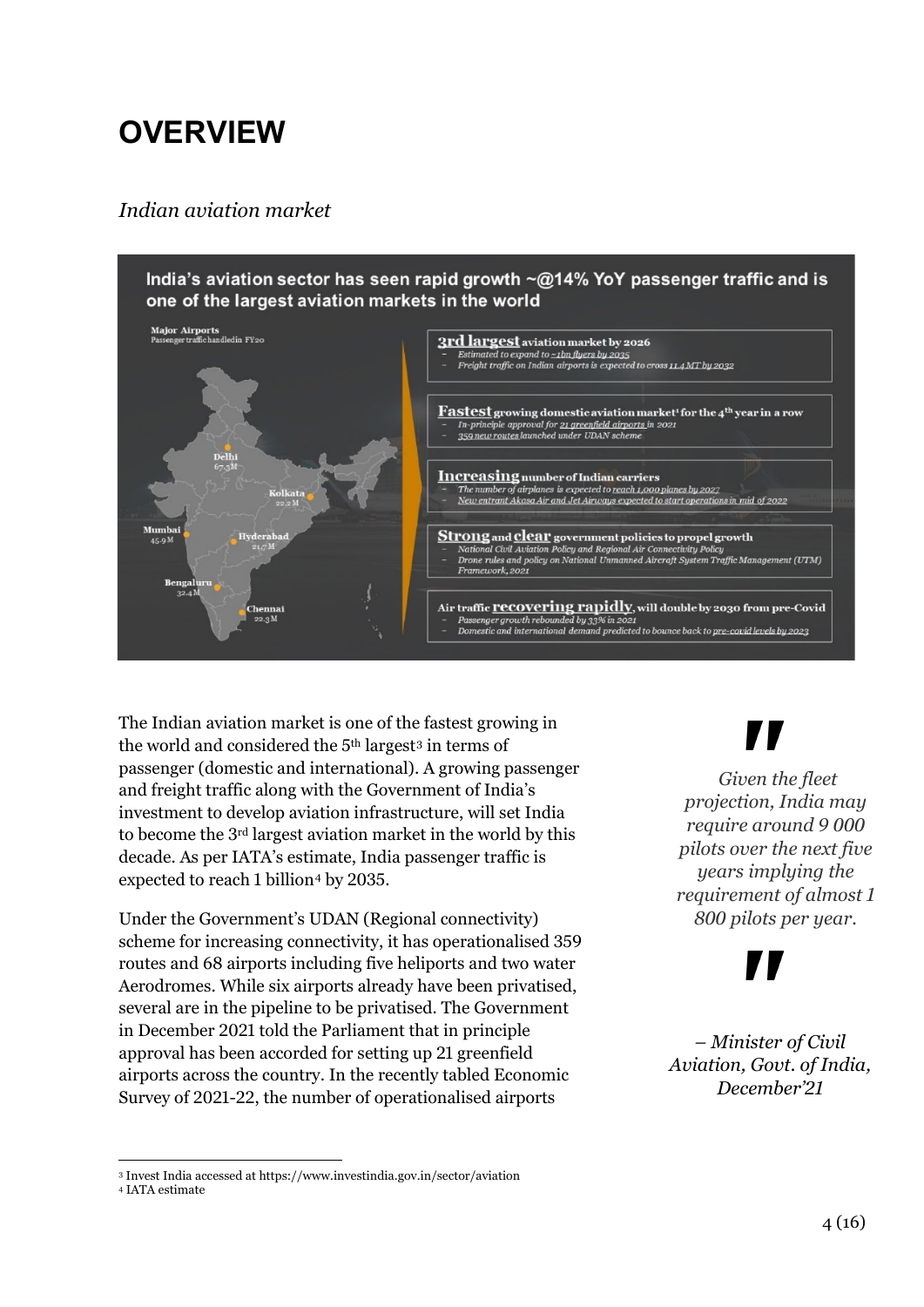(up to December 2021) stands at 130, up from 62 in November 2016.

Since India is a country with a large, varied geography and has a substantial middle income and rural population, movement of people and goods is essential to achieve economic growth. Transportation via aviation have the potential to drive economic growth beyond the metropolitan areas, creating more opportunities for investments, encourage tourism through regional connectivity and generate employment.

The increase must be supplemented by an increase in aircrafts, MRO services and flight training institutes etc. The aircrafts are projected to reach 1 000 in the next five years from current 710[5](#page-4-0).

In the Union Budget 2022, the Government has allocated INR 10,667 crore (SEK 13 Bn) to the aviation sector, of which INR 601 crore (SEK 724 Mn) has been allocated to the UDAN scheme.

The domestic aviation industry faced several headwinds due to the COVID-19 pandemic over the last two years with travel restrictions imposed by the Government, ban on international flights and cap on ticket pricing added to the woes of the industry. The demand crashed in 2020-21 but has gradually recovered in 2021-22. Total passenger traffic (domestic and international) in India during FY19[6](#page-4-1) and FY20 was around 344[7](#page-4-2) million, which reduced to 115 million in FY21 due to COVID. The same has rebounded and is expected to be around 183 million by March 2022. The passenger load factor also rebounded from ~50 percent in June-July 2020, 65-70 percent in November-December 2020 to ~ 80 percent in December 2021 for all major airlines in India. Air-cargo demand has already surpassed<sup>[8](#page-4-3)</sup> the average tonnage carried during pre-COVID in October 2021. With further easing of travel restrictions and an uptick in economy activity, the sector is expected to rebound further to pre-COVID levels in 2022.

The outlook for the aviation sector in India remains positive with new airline entrants, incoming plane deliveries and

1

India Passenger traffic in Mn



V

*Passenger load factor rebounded to ~80% in Dec'21 from around ~50% in Jun-July'20*

<span id="page-4-0"></span><sup>5</sup> Press release by Ministry of Civil Aviation, Government of India, December 2021 accessed at<https://pib.gov.in/PressReleaseIframePage.aspx?PRID=1778986>

<span id="page-4-1"></span><sup>6</sup> Financial year is from April to March

<span id="page-4-2"></span><sup>7</sup> Traffic data from Airports Authority of India website

<span id="page-4-3"></span><sup>8</sup> Economic Survey of India 2021-22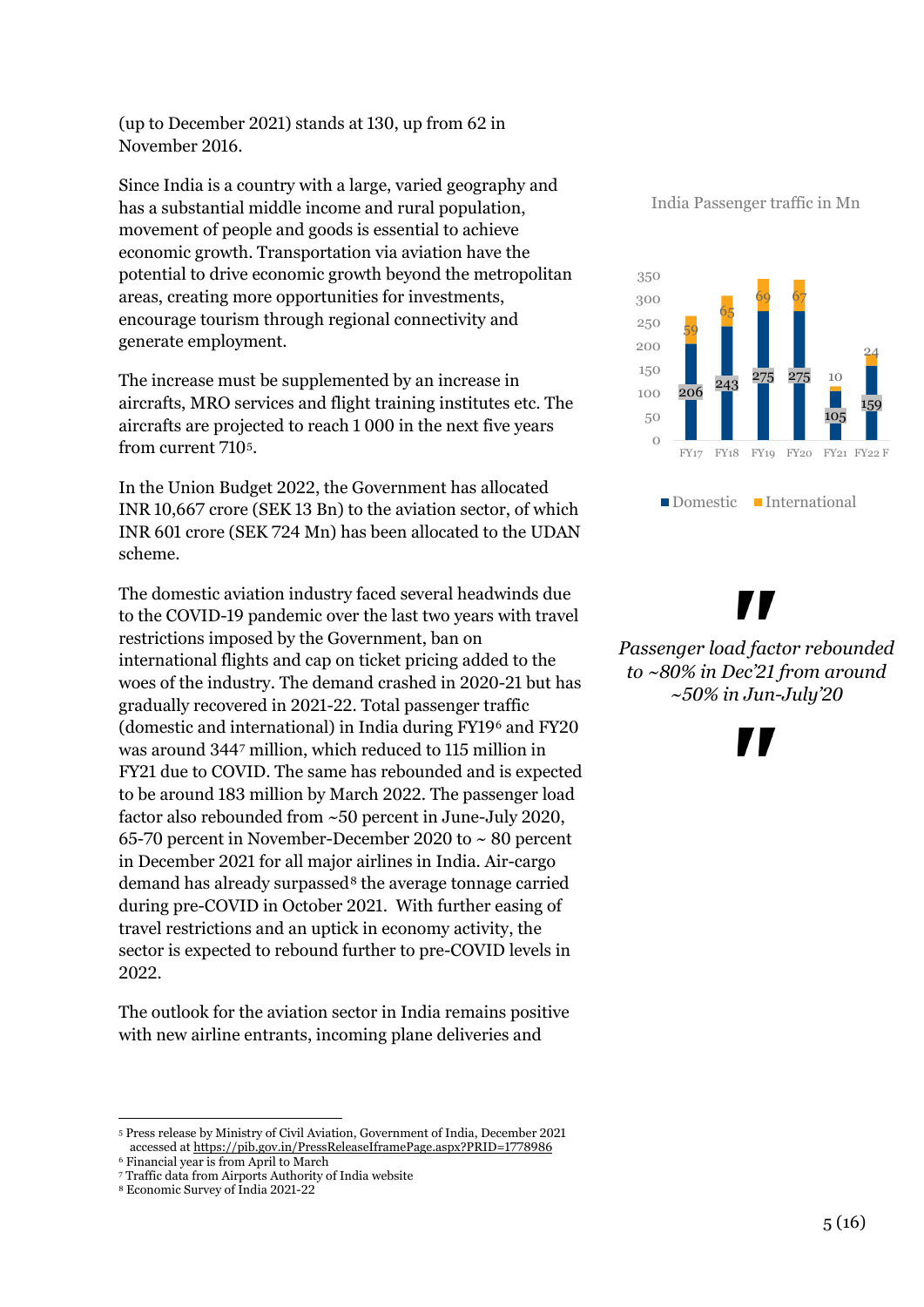demand once again picking up. One can expect the aviation sector to gain momentum in 2022.

# **KEY RECENT DEVELOPMENTS**

*in the aviation sector in India*

### *Policy and regulations*

- Government of India notified the Drone Rules, August 2021
- Policy on National Unmanned Aircraft System Traffic Management (UTM) Framework, October 2021
- Production Linked Incentive (PLI) scheme for drones and drone components in India, September 2021

The Government of India is committed to developing the aviation sector and has notified these policies and regulations to enable usage, tap potential and to develop the ecosystem required. Recently drones were pilot tested to spray nano urea in Gujarat and to lift Lakadong turmeric from inaccessible areas of Meghalaya[9](#page-5-0).

#### **Airports**

- Construction of a greenfield airport at Jewar, around 50 miles of New Delhi started in November 2021. It will be expanded in phases with Phase I target of 12 Mn passengers and to be expanded to handle traffic for the next 30 years.
- Navi Mumbai International airport is under construction and is designed to handle 10 million passengers per year in the first phase (2024) and will be expanded to handle 90 million passengers.
- More than 50 percent work completed in Mopa greenfield airport in Goa. It is expected to be completed in August'21.

Second airports are being developed in Delhi and Mumbai and in-principal approval accorded to 21 new greenfield

<span id="page-5-0"></span><sup>1</sup> <sup>9</sup> News reports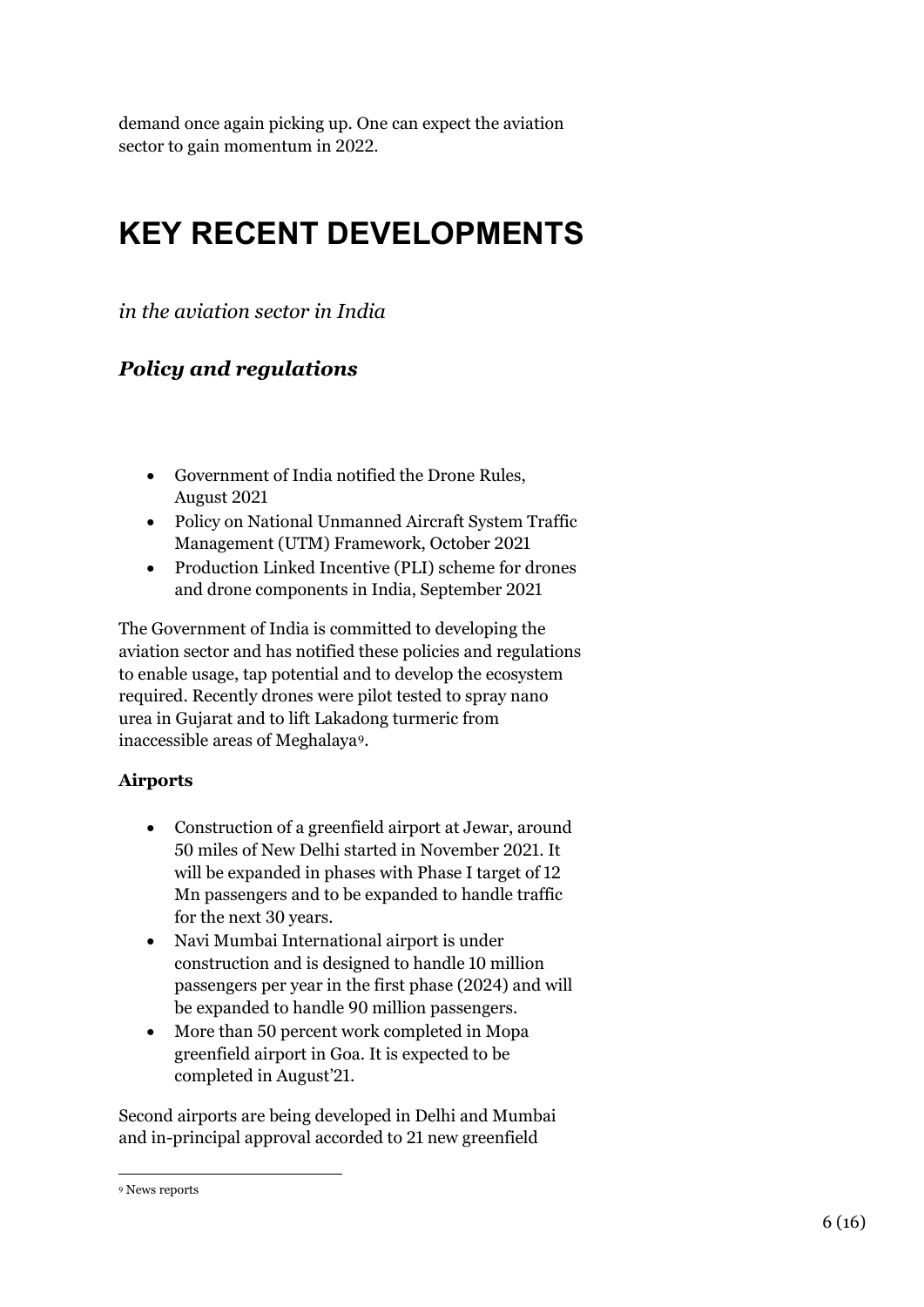airports across India to cater to expanding passenger demand over the next 30 years. USD 20 Bn worth of investment opportunities in aviation.

#### **Airlines**

- Tata Sons officially took over Air India in January 2022
- New entrant Akasa Air likely to get operational by mid-2022
- Jet Airways expected to re-start operations by mid-2022

An increasing interest of private organisations to take over an old airline or launch new airlines is a testament to the growth story of Indian aviation.

#### **Maintenance, Repair and Overhaul (MRO)**

- Goods and Services Tax (GST) rates reduced to 5 percent from 18 percent for domestic MRO services, August 2021
- Government is working on a new policy for MRO
- Safran is considering setup of an engine-repair facility in India

Government of India has envisaged to make India a global MRO hub, handling nearly 90% of the MRO needs of Indian operators and obtaining around 20% of the MRO revenue from foreign-registered aircraft. MRO industry is expected to grow from USD 800 million<sup>[10](#page-6-0)</sup> to USD 2.4 billion by 2028.

## **SWEDEN'S CONTRIBUTION**

*To the global aviation market*

According to IATA<sup>[1](#page-6-1)1</sup>, in Sweden, the air transport sector has a contribution to Sweden's economy, impacting around

<sup>1</sup> <sup>10</sup> IBEF estimate

<span id="page-6-1"></span><span id="page-6-0"></span><sup>&</sup>lt;sup>11</sup> Sweden Air Transport Regulatory Competitiveness Indicators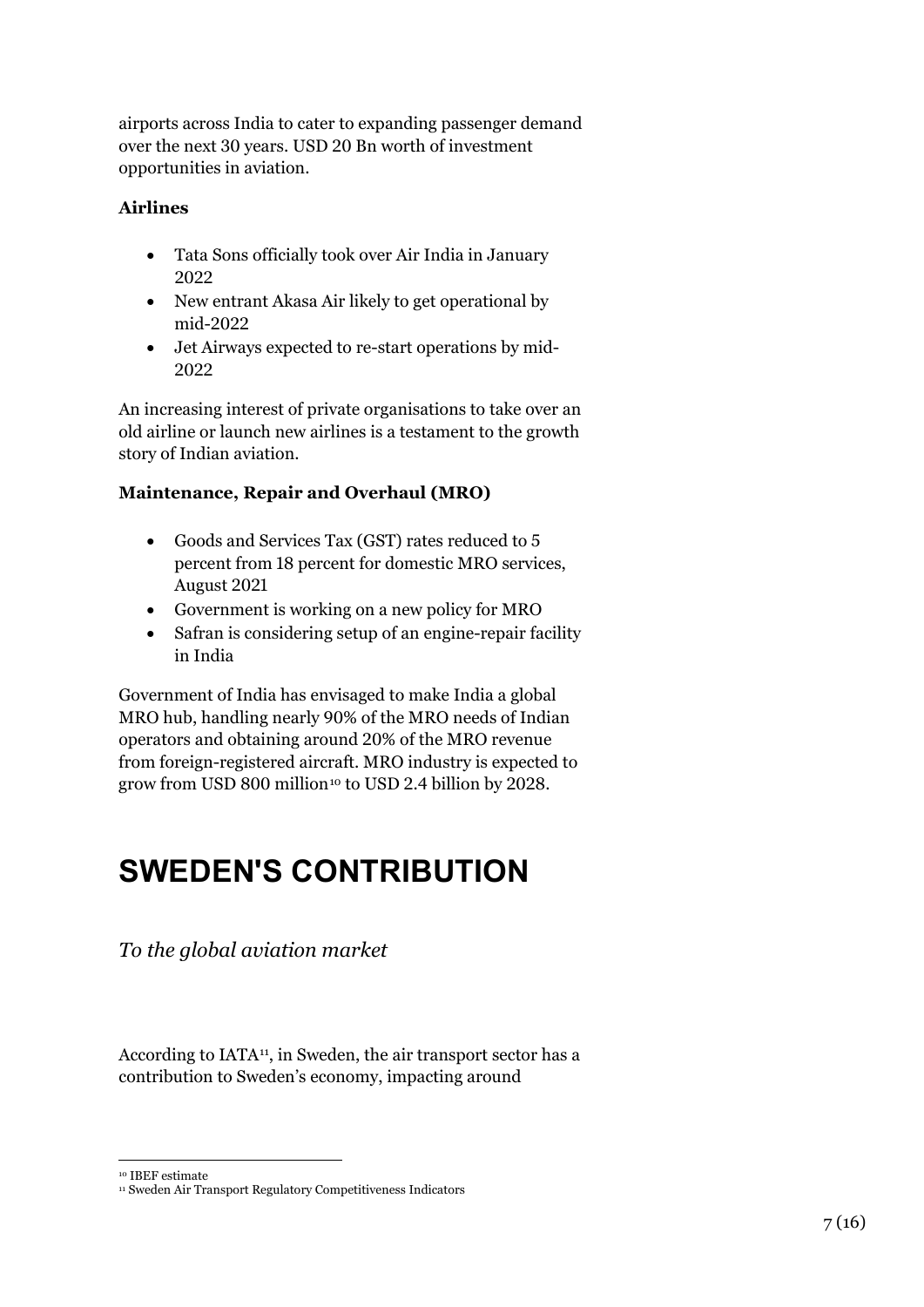192,000 jobs and contributing to about 3.8 percent of the Swedish GDP.

In addition, the aviation or the air transport sector has contributed greatly to Sweden's economic and social development through its policies on regional connectivity, in developing aviation infrastructure for emergency, efforts to reduce greenhouse gas emissions and in promoting sustainability.

#### **Sustainable growth**

Sweden is committed to sustainable aviation. Swedavia in 2020 has achieved the target of no fossil carbon dioxide emissions from Swedavia's airport operations. Some of the other targets<sup>[1](#page-7-0)2</sup> are:

- Share of sustainable aviation fuel to be 5 percent by 2025
- Swedish domestic air transport to be 100 percent fossil free by 2030
- 100 percent of Swedish Air transport, domestic and internal to be fossil free by 2045

Sweden is on course to achieve the targets set towards making the sector more sustainable through efficient solutions across the whole airport sector: focusing on airspace design, ground operations, staff trainings, energy, water, waste, fuel management, lighting and public transport.

#### **Economic and social development**

The aviation sector contributed through connecting Sweden to the global market, inward investments, rapid transport of high value goods, labour mobility and technology transfer.

In terms of social development, the sector and its regional connectivity provided access and enabled social inclusion of remote communities, cultural enrichment, tourism, and knowledge transfer.

In a paper titled '*Resilience endangered: The role of Regional Airports in remote areas in Sweden, published in November 2021[13](#page-7-1)*, one of the conclusions was the following:

*"The results showed that regional airports are important not only for business, charter or regular travel but for a variety of activities and stakeholders in society. In addition* 

# 77

*In 2020, no fossil carbon dioxide emissions from Swedavia's airport operations.*

*– Swedavia Airports*

<sup>1</sup> <sup>12</sup> Website of Swedavia

<span id="page-7-1"></span><span id="page-7-0"></span><sup>13</sup> Accessed at https://www.mdpi.com/1377566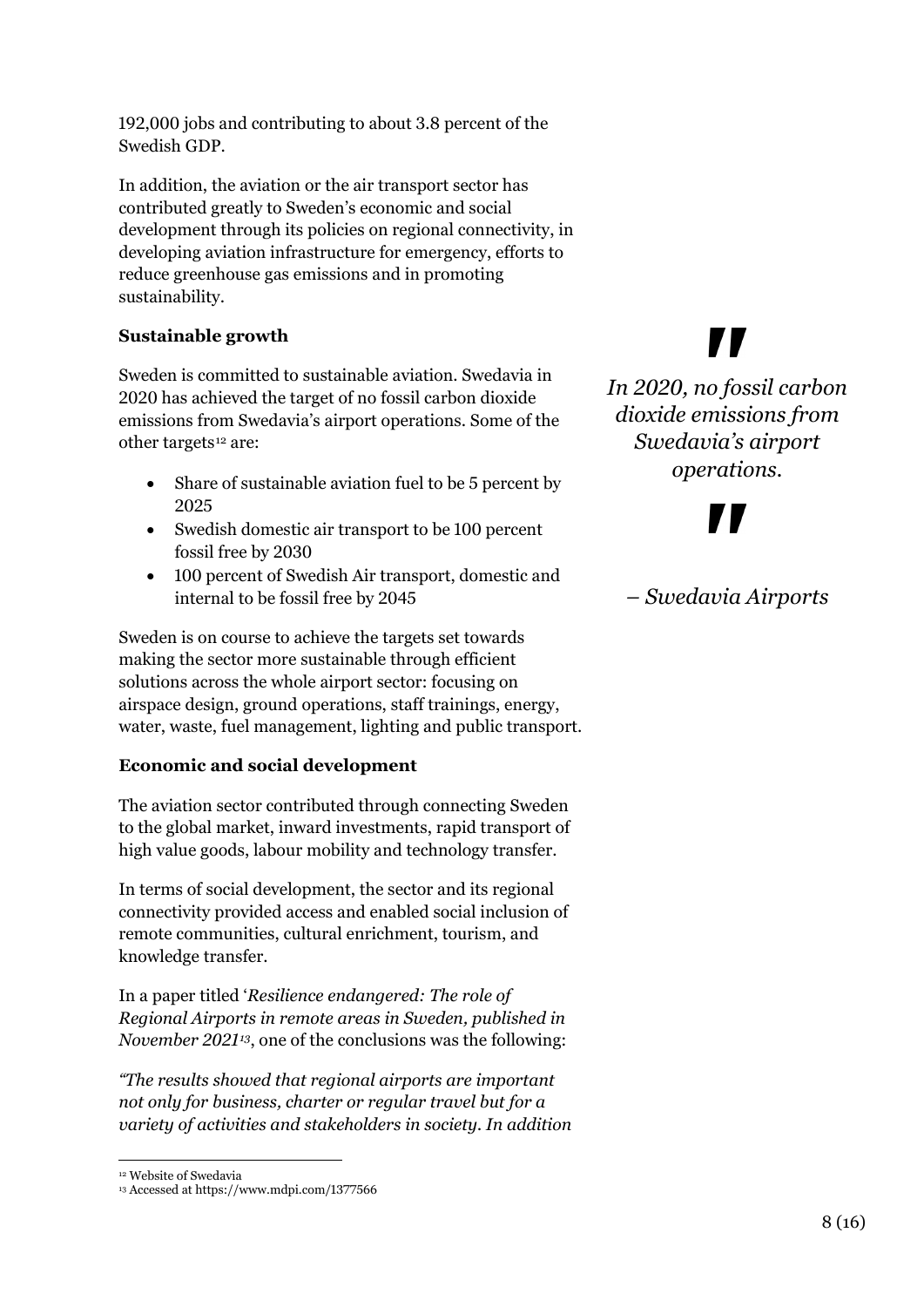*to crisis management and operation, resilient aviation infrastructure is essential for public service, private business and industries as well as for national security and civil protection, which necessitates cooperation among many societal actors."* 

# **NEXT GENERATION AVIATION**

*How can India leverage Sweden's strengths in aviation?* 

Swedish expertise extends across the Air Traffic Management and airport value chain - including Swedish govenmental finance solutions



Driven by smart and digital technologies, ranging from hightech air traffic management systems to new airport terminal designs, airports across the world are moving towards building futuristic airports, which provide a world class unique flyer experience to each passenger. However, some inherent challenges remain, pertaining to capacity, sustainability, and security.

Simultaneously, there is a constant quest to optimise the whole aviation ecosystem from a sustainable point of view and minimise the environmental footprint as the global threat of climate change becomes more and more clear. In addition, digital and geopolitical developments have resulted in an increasing demand on security of airline infrastructure.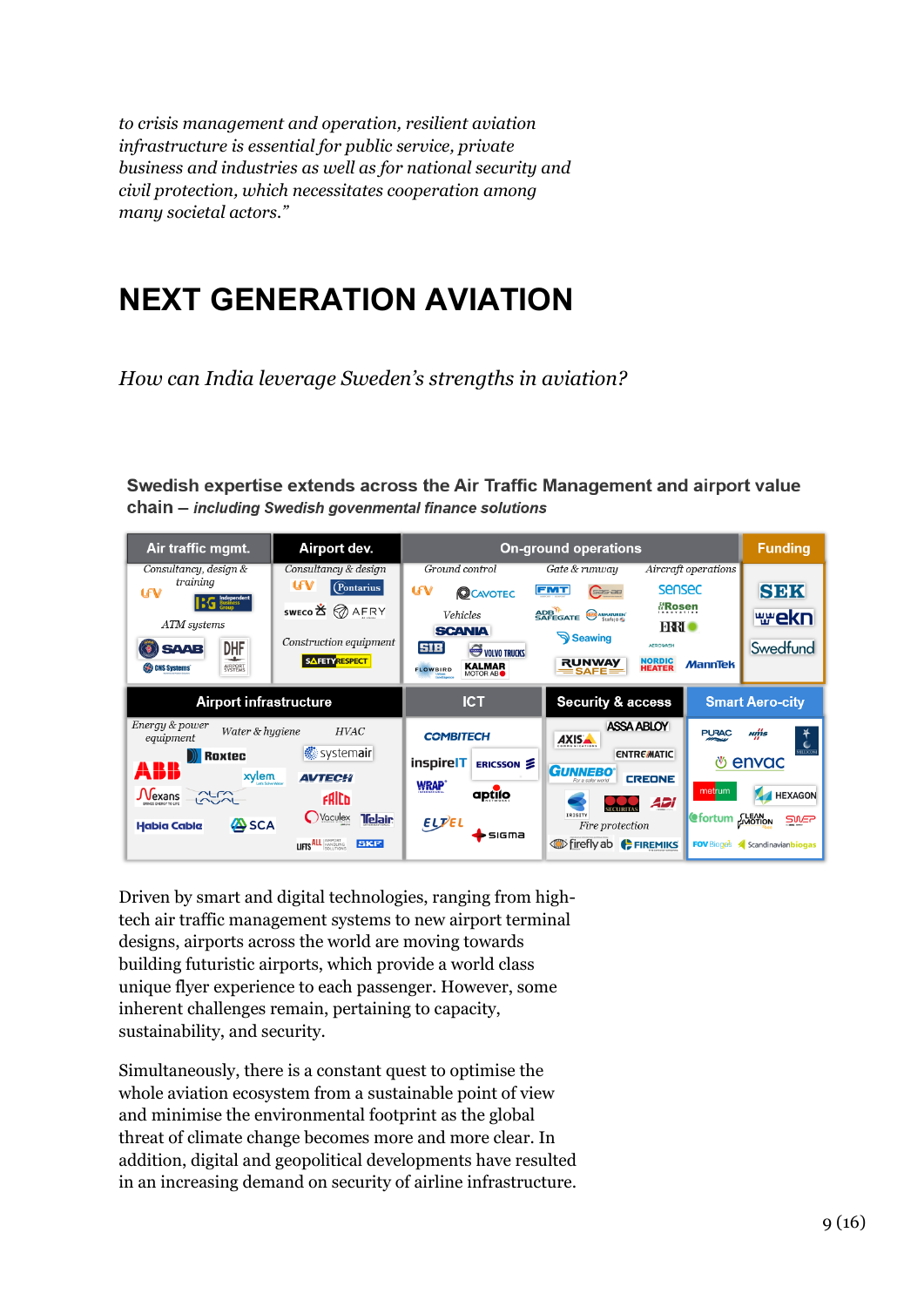The aviation sector in India is undergoing a transformation, with the current focus being on infrastructure development and improving connectivity. However, the sector is facing challenges in terms of better utilisation of resources, reducing congestion, finding sustainable solutions for its airports, improving airspace efficiency and air traffic management, ensuring a seamless digital shift, and use of the next generation technology in all areas of aviation.

Therefore, the sector needs smart, sustainable, and efficient solutions, which can be brought through collaboration with countries like Sweden. The future's profitability will depend on what steps the sector takes today considering the challenges at hand.

Business Sweden has identified key areas required for developing the next generation of aviation in India:

- 1. Energy efficient airport infrastructure
- 2. Optimised airspace
- 3. Efficient air traffic management
- 4. Digitalised airport and aviation
- 5. Sustainable airport operations
- 6. Aero-city developments[i](#page-15-0)
- 7. Technology transfer and training

The above are potential areas wherein Sweden and Swedish companies can play a larger role by investing and collaborating with the Government in India and Indian companies present in the Indian aviation sector.

#### **Investment scenario**

The current aviation ecosystem presents a large opportunity for investors and aviation players to tap into a growing Indian aviation sector.

The Indian Government wants to focus on the use of technology and digitalisation to enhance passenger satisfaction. It is also looking to increasingly adopt green building infrastructure for the aviation sector, use of onsite and offsite renewable energy, using electric vehicles-based airport operations, installation of charging facilities by airports, availability of biofuels, use of modern aircraft fleets that benefit noise and fuel efficiency.

Through an open and liberal foreign direct investment (FDI) policy, the Indian Government wants to attract more foreign

# $\blacksquare$

*100% FDI allowed under automatic route for greenfield and brownfield projects, ground handling services, MRO facilities etc.*

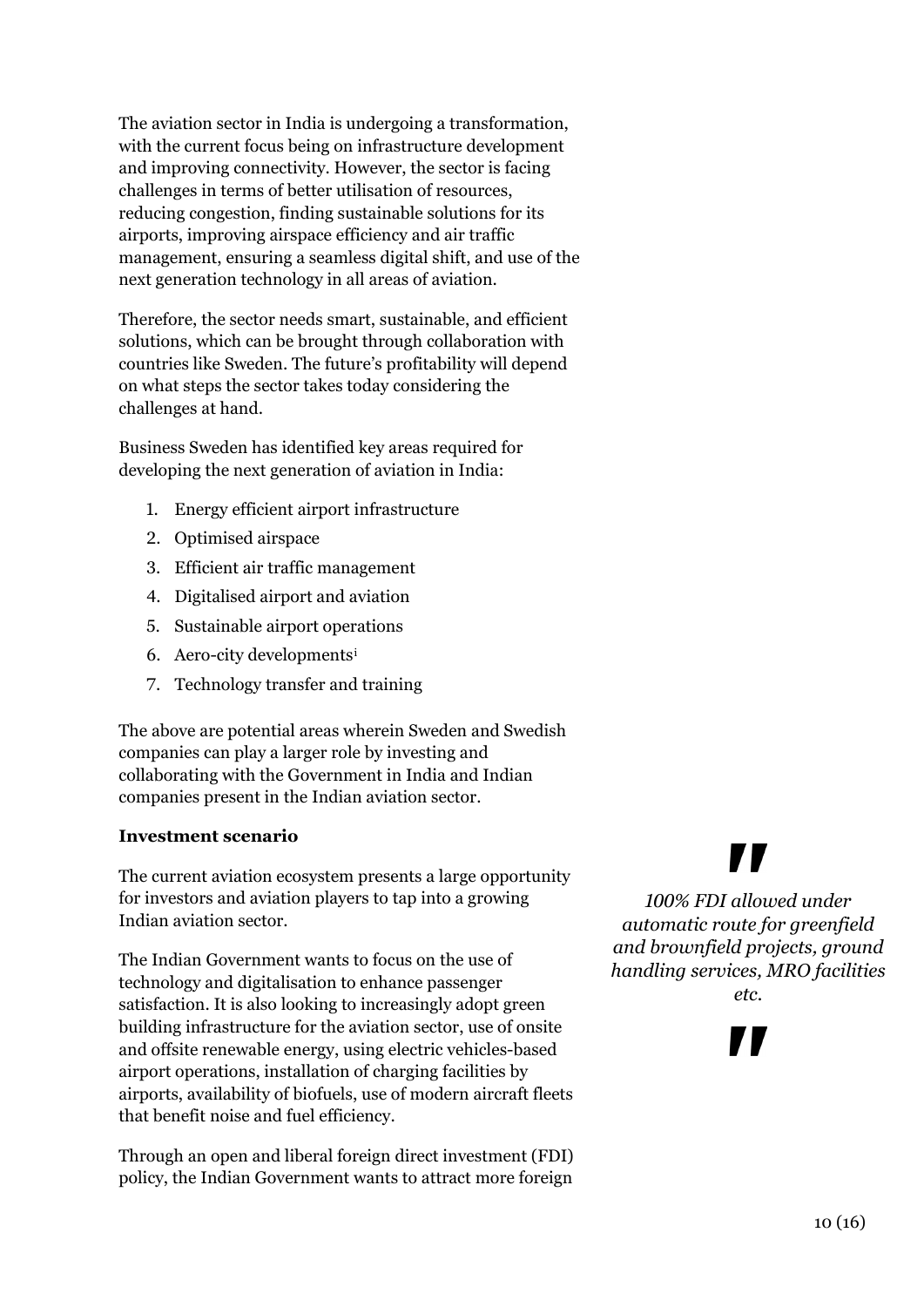investors. India has a liberal FDI policy with 100 percent FDI allowed under automatic route for both greenfield and brownfield projects. 100 percent FDI under the automatic route is also allowed in the ground handling services, MRO facilities, flying and training institutions. The country has recently notified polices and rules for emerging aviation areas like Drones, Unmanned Vehicles, Air sports etc.

## **AREAS OF COLLABORATION**

*Potential areas in which Swedish companies can support India*

India can leverage the expertise of the Swedish companies to build the next-generation aviation. Sweden is considered a world leader. Over 80 Swedish companies are active and have expertise across the value chain and experience in implementing their solutions globally.

Sweden currently has several ongoing or completed aviation initiatives within Air Traffic Management and airport development and operation in many countries: Mexico, Ghana, Poland, Turkey, Qatar, the United Arab Emirates, Vietnam, Philippines, and Indonesia.

Today, the Swedish aviation industry has a global reputation for innovation at the highest levels across many aviation sectors offering the national and international marketplace considerable opportunities for collaboration. Recently, Mid Sweden University has been granted SEK 10 million by Vinnova for further research on the airport of the future.

The following section highlights some cases wherein Sweden's companies has supported the aviation industry globally:

#### **Energy efficient airport infrastructure**

Sweden is the leader in developing energy efficient airport infrastructure. Swedish companies specialise in providing efficient ventilation solutions, green energy solutions, water and wastewater handling solutions and numerous products which support the overall efficiency of airports.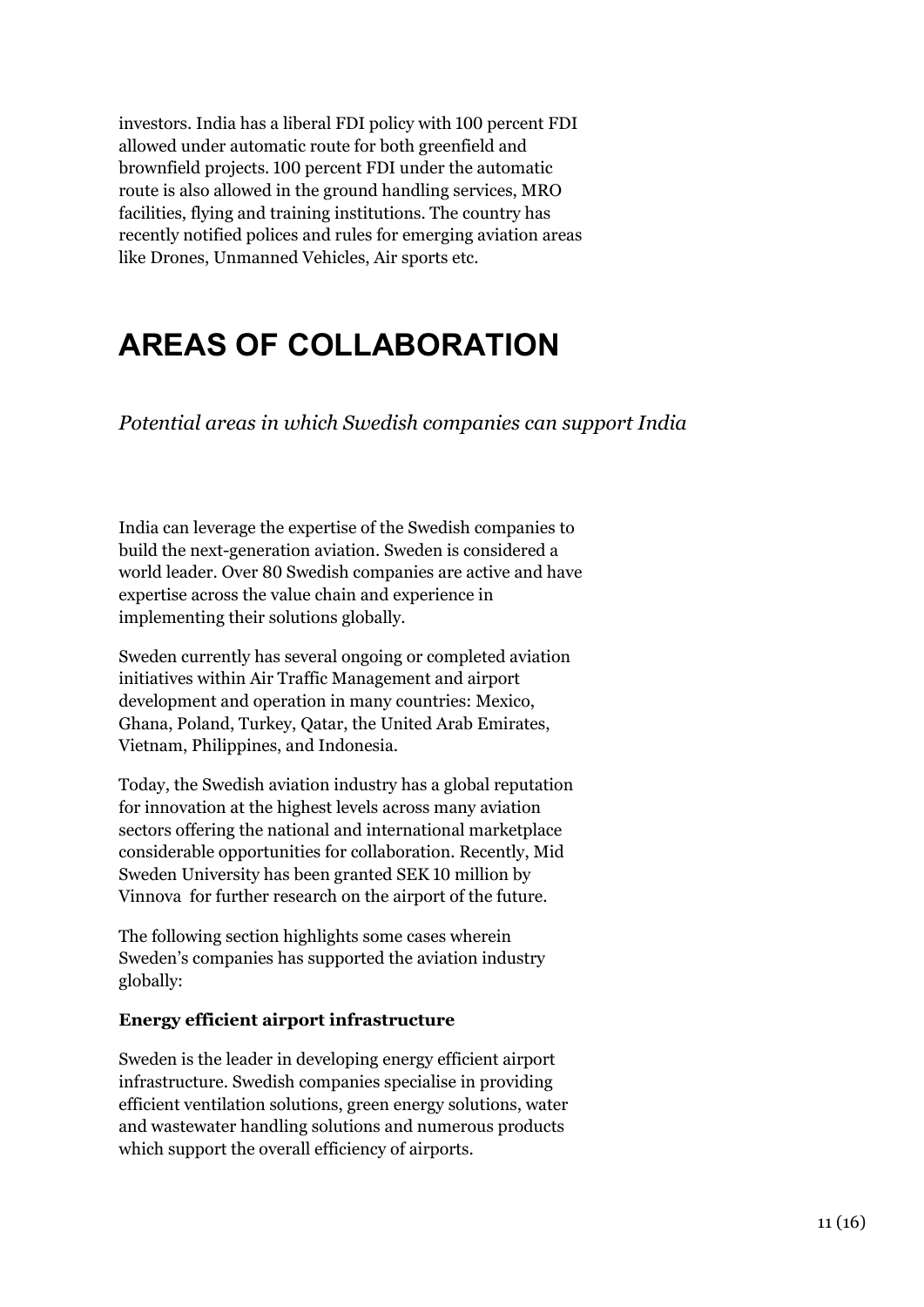#### *Case example:*

Swedish companies have energy efficient products which are used to develop airport infrastructures. Some of the globally renowned companies are ABB, Habia Cables, Roxtec, Xylem, Systemair, Alfa Laval, Atlas Copco, Gunnebo, Securitas, and Runway Safe.

#### **Optimised Airspace design**

Sweden is specialised in creating an optimised structure with an improved standard operating procedure (SOP) for enroute airspace, approach and departure routes, instrument approach and holding areas. The designed airspaces increase efficiency, capacity, guarantee safety, improve on-time performance, increase cost-savings for airlines, as well as decrease the carbon footprint.

#### *Case examples:*

LFV Aviation has supported over 50 countries the last 30 years to design efficient and world-leading airspaces. In September 2021, LFV was commissioned by the Government of Sweden to propose how airspace below 2 900 metres should be designed.

#### **Efficient Air Traffic management**

Sweden is a leader in providing and implementing systems for digital tower solutions, Collaborative Decision Making (A-CDM), real time data sharing (A-TFM) and improved runway capacity. Such systems improve the on-time performance, provides cost savings for operating remote airports and makes it possible to increase airport capacity without building additional runways.

#### *Case example:*

London-Gatwick is considered to have one of the efficient runways in the world with 60 movements per hour  $-$  a Swedish team designed its operation using dynamic spacing, new technology and procedures.

In 2015, Sweden was the first country globally to implement remote airport management, at an airport in Ornskoldsvik. Technology from Saab Digital Air Traffic Solutions has enabled London City Airport to become the first major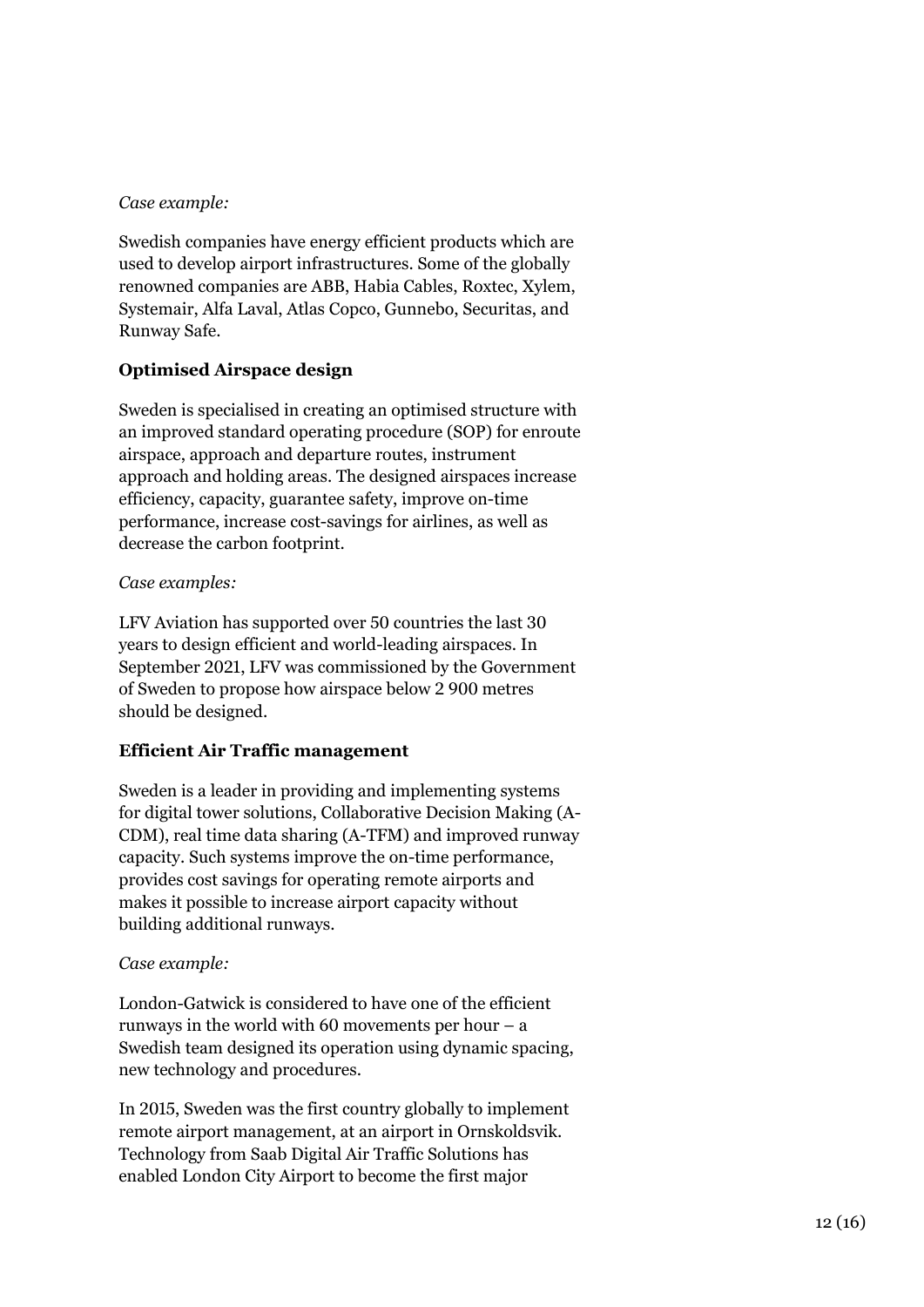international airport in the world to be fully controlled by a digital tower for remote air traffic control.

#### **Digitalised airport and aviation**

Sweden can provide several interesting digital solutions for contactless passenger journey, fully automated security and baggage handling systems, self-serving machines, access solutions which will be based on smart integrated data management system. In addition, there are AI/ML enabled solutions for remote and predictive monitoring, pattern recognition, pro-active decision etc.

#### *Case example:*

Visby airport, situated off Sweden's south-eastern coast, is making travel experience more comfortable and efficient for passengers. The airport introduced an automated self-bag drop system and is offering self-service concepts in a bid to make air travel hassle-free for flyers through lesser congestion queues at the airport.

Ericsson is also another player in digital communication space providing airport communication solutions.

Saab Digital Air Traffic Solutions handles the entire process – from planning to implementation and administration of services in remote-controlled air traffic control.

#### **Sustainable airport operations**

Swedish companies are specialised in building green airports using renewable energy sources, effective water management and green building technology. In addition, efficient airspace design and air traffic management have significantly decreased carbon emissions during departure, taxing, and approach.

#### *Case example:*

Swedavia AB is a Swedish Government-owned company, that owns and operates ten Swedish airports ranging from Sweden's largest airport (Stockholm) to smaller airports such as Kiruna. Swedavia is a world leader in developing sustainable airports which includes electrification of vehicles and electric roads connecting the city centre and the airport (for example in Visby). The Swedavia airport Arlanda in the capital of Stockholm was the first airport globally to receive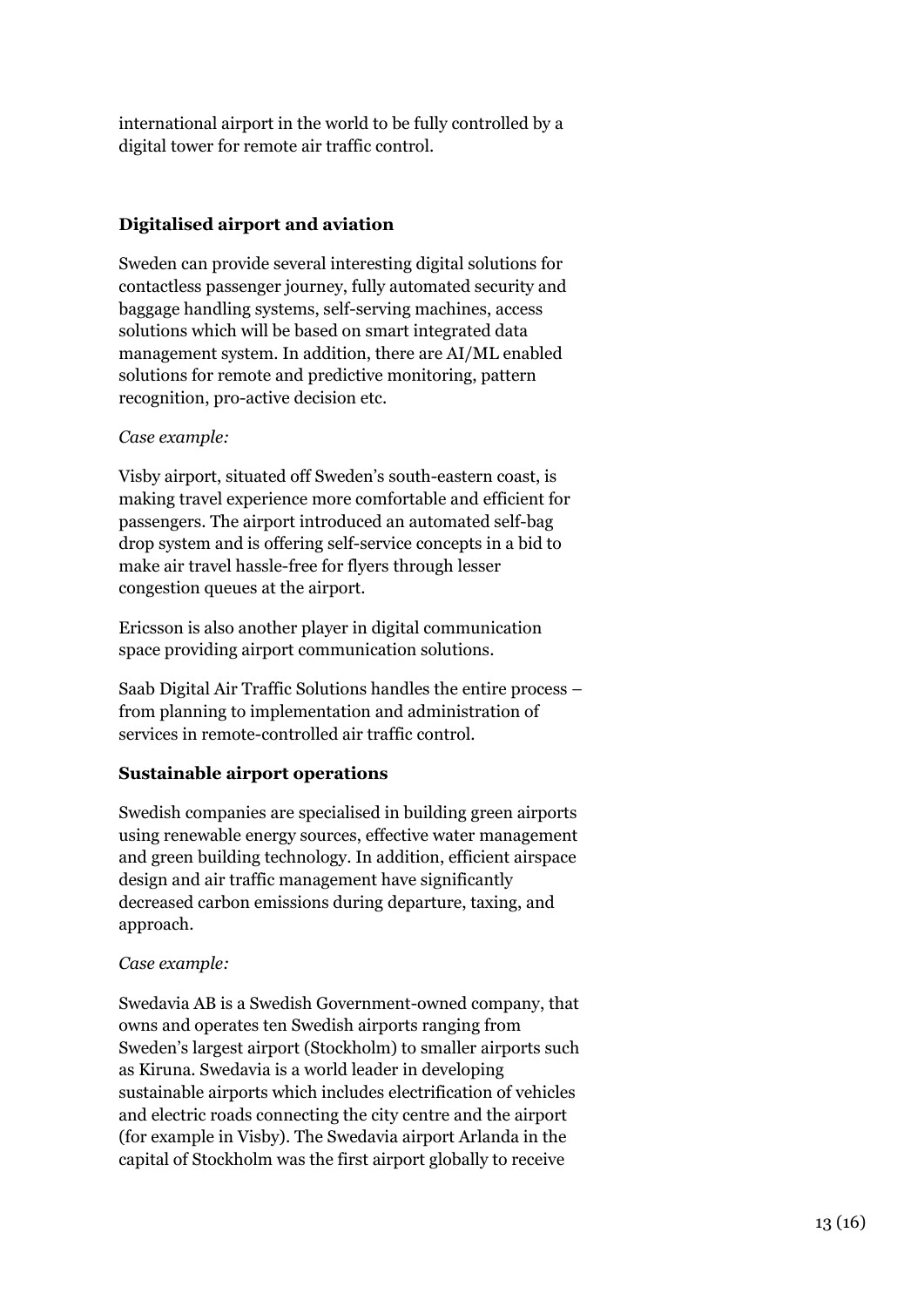the highest climate ranking by the Airport Carbon Accreditation (ACA) in 2009.

#### **Aero city developments**

Sweden has unique knowledge of landside and airside works at airports as well as urban planning of building sustainable, smart, and safe cities. Several Swedish innovations can contribute to efficient and green solutions for water and waste management, power generation and distribution, as well as insulation and HVAC.

#### *Case example:*

Hammarby sjöstad is one of the world's most successful urban sustainable districts and is the result of collaboration between municipal authorities, urban planners, developers, architects, landscape architects, engineers at eco-tech businesses, energy company Fortum and the Stockholm Water Company.

The 200 hectares-district has a 30-40 percent lower environmental impact than similar districts. It only uses electricity from renewable sources such as solar panels, purified wastewater is utilised in district heating and cooling, biogas is extracted from sewage sludge and food waste is used as vehicle fuel. Furthermore, combustible waste becomes district heating and electricity, rainwater from streets purified locally to avoid strain on sewage treatment plant and the daily water use is 25 percent lower than average.

#### **Technology transfer and training**

India benefits from collaborating with the Government of Sweden in terms of technology transfer. Agencies in Sweden may provide India with training of staff to improve airport efficiency, sustainability, and safety as well as to transfer the technical knowledge of designing airspace, implementing new equipment and new procedures.

Around 200 companies are already present in India, and many have local and global solutions, which can be utilised across the Indian aviation sector.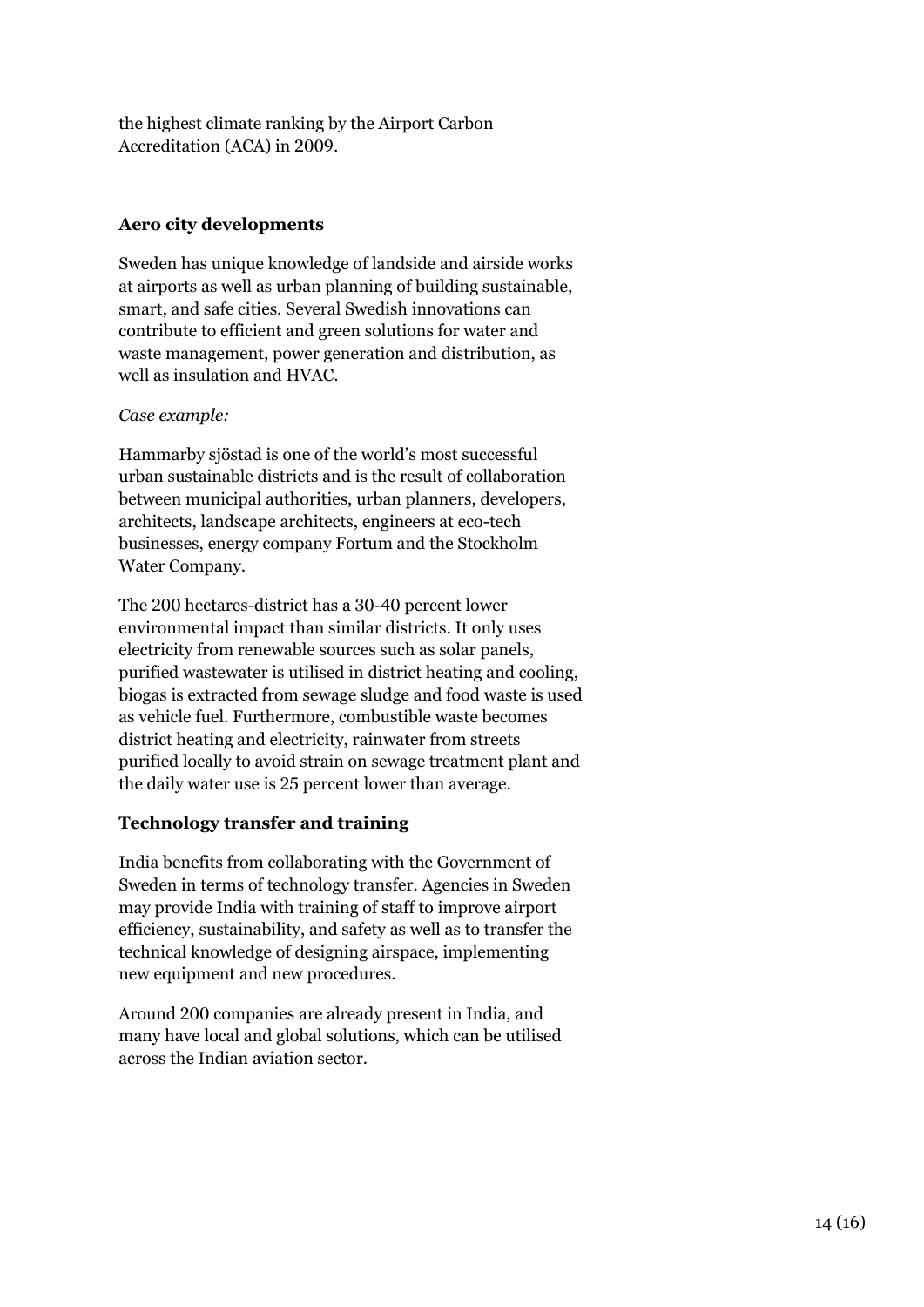# **ROAD AHEAD**

There are ample opportunities for Swedish companies to collaborate in India and find ways to unlock efficiencies and create a sustainable aviation industry going forward. This can be done by focusing on key identified areas, in which Sweden has great expertise and where India requires support. Inculcating a culture of innovation is critical to be at the cutting edge of technology.

The initiatives must be driven at the highest level i.e., between the Government of Sweden and India. Business Sweden with its unique mandate is well placed to support these initiatives. Business Sweden's offering are customized as per requirement and provides end to end support to Swedish companies for the entire project lifecycle

The following activities are planned:

#### **Business-to-Government**

- Leverage G2G framework between Sweden and India to accelerate growth in India
- Drive focused dialogues and policy advocacy
- Engage with critical stakeholders and decision makers
- Develop areas of co-operation between Sweden and India in the aviation sector
- Sign an agency-to-agency memorandum of understanding (MoU)

#### **Business-to-Business**

- Leverage Business Sweden network with top management of Indian conglomerates
- Qualification and validation of requirements by Indian companies
- Management of stakeholders across the Indian companies leading to deal closures
- Matchmaking and partnership development
- Support Swedish companies in undertaking pilot projects
- Business incubation and operational services

Above are some of the proposed initiatives. Business Sweden will undertake webinars and meetings with clients wherein Swedish and Indian companies can come together for discussions.

Swedish companies are encouraged to contact Business Sweden offices if they want to be a part of the successful growth story in India.

For more details and information, please reach out to us on the addresses below.